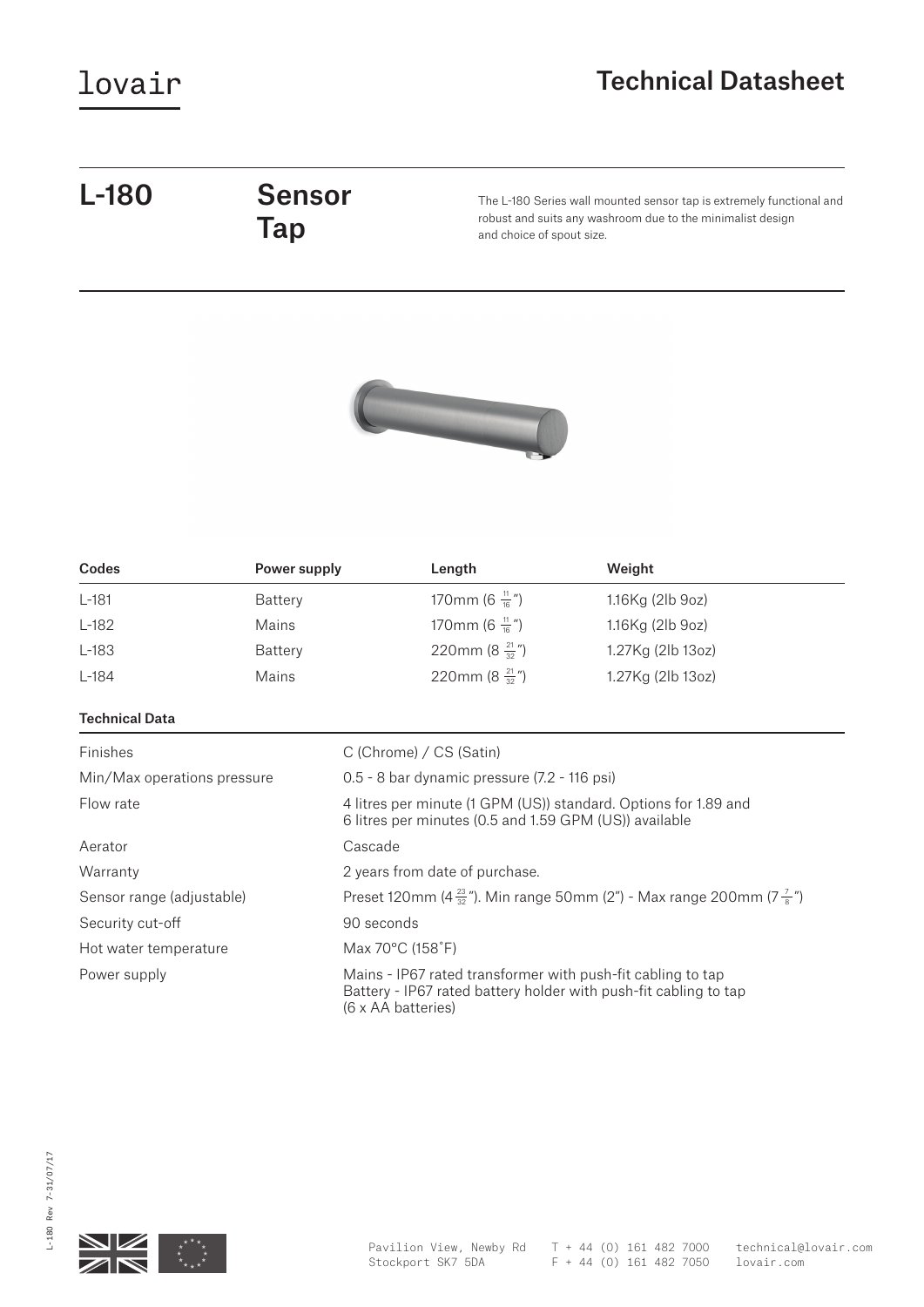Optional Accessories

### L-180 Sensor Tap

### L06001012 Power splitter 2 Way - 1M-2F -1.5 metre (59") L06001008 Power splitter 3 Way - 1M-3F - 1.5 metre (59") L06009016  $\qquad \qquad$  Extension cable 1 metre (39 $\frac{1}{2}$ ") L06009032 Extension cable 4 metre (157 $\frac{1}{2}$ ") L09510073 700mm Flexi hose - <sup>1</sup> <sup>2</sup> " BSP thread L0710005 Remote control for sensor tap L08510012 Aerator - 1.89 litres per minute (0.5 GPM (US)) L08510034 Aerator - 6 litres per minute (1.59 GPM (US)) Installation Requirements Wall cutout  $23$ mm ( $\frac{29}{32}$ ") – 27mm (1  $\frac{1}{16}$ ") plus 3.5mm ( $\frac{9}{64}$ ") anti-rotation pin locating hole Maximum wall thickness 33mm  $(1 \frac{19}{64}$ ") Electrical supply 3amp fused spur to be connected to IP68 transformer supplied; low voltage push fit connector to tap. For more reliable operation, it is not recommended that sensor taps are connected to an occupancy circuit. All connections must be in accord with the current local regulations in force. Water supply Lovair sensor taps require at least 0.5bar dynamic water pressure to operate effectively; if 1 bar or more can be achieved the operation of the tap will be better. Applications with gravity-fed plumbing systems may require a booster pump to achieve the optimum operating pressure. The taps can be pressure tested to 10bar for commissioning purposes. All pipework must be thoroughly cleaned before connecting the tap to clear the pipes of any debris. Access requirements Solenoid and isolation valves must be accessible at for initial installation & commissioning and for ongoing and routine maintenance. Washroom layout and planning To prevent sensor malfunction, avoid installing sensor tap directly opposite other sensor taps/soap dispenser, other infra-red devices or reflective surfaces. The choice of other accessories in the room must also be considered, such as the waste outlet which can affect the sensor with light reflection. Care and consideration should also be given to the positioning of

facing sensors.

the lighting in the room, particularly in the case of taps with downward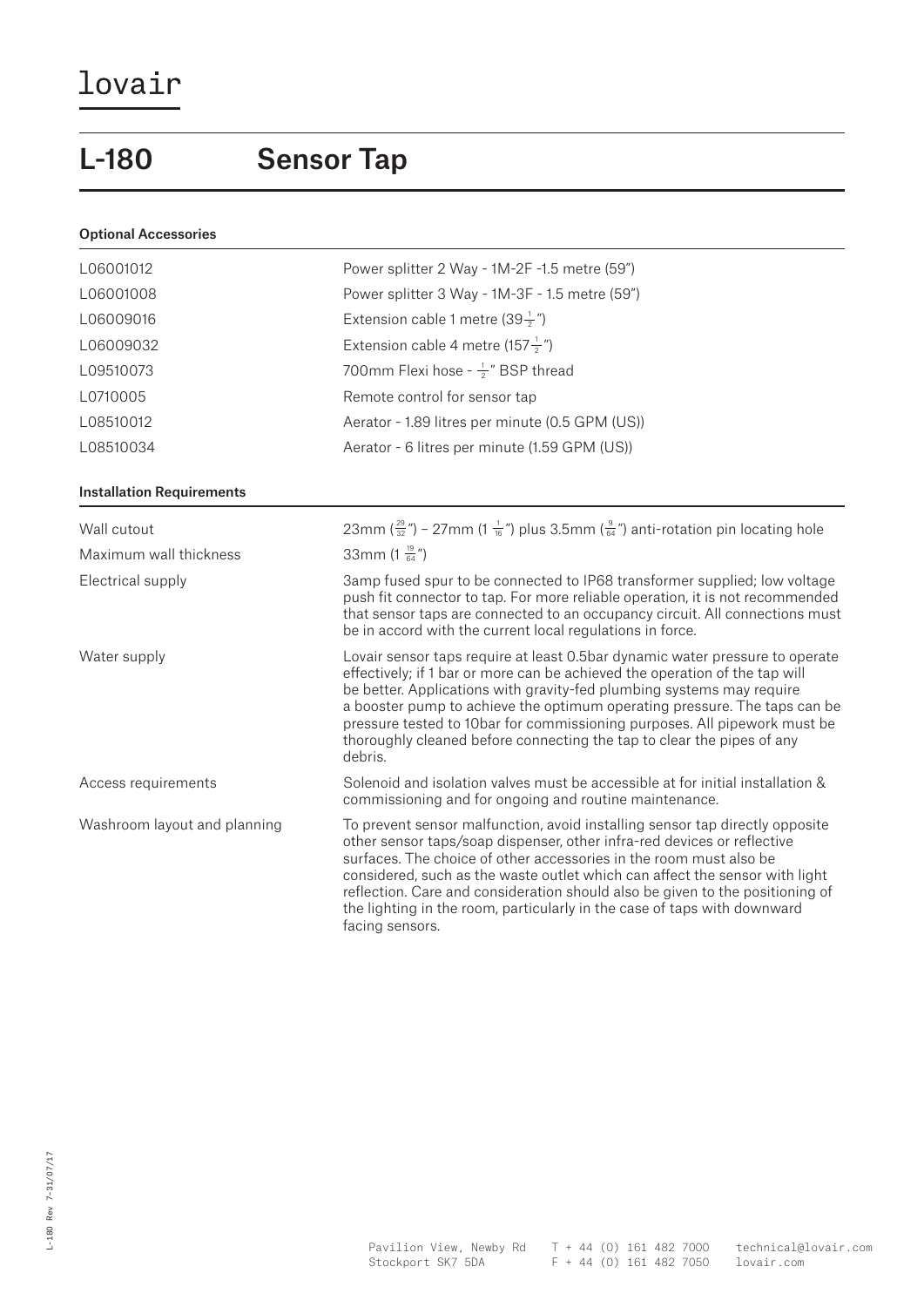### L-180 Sensor Tap Related Products Soap dispenser L-480 **Compliance** WRAS BREEAM - 1 credit LEED - 4 points RoHS **CE** cUL Related Documents Installation and maintenance manual email: technical@lovair.com Warranty document email: technical@lovair.com